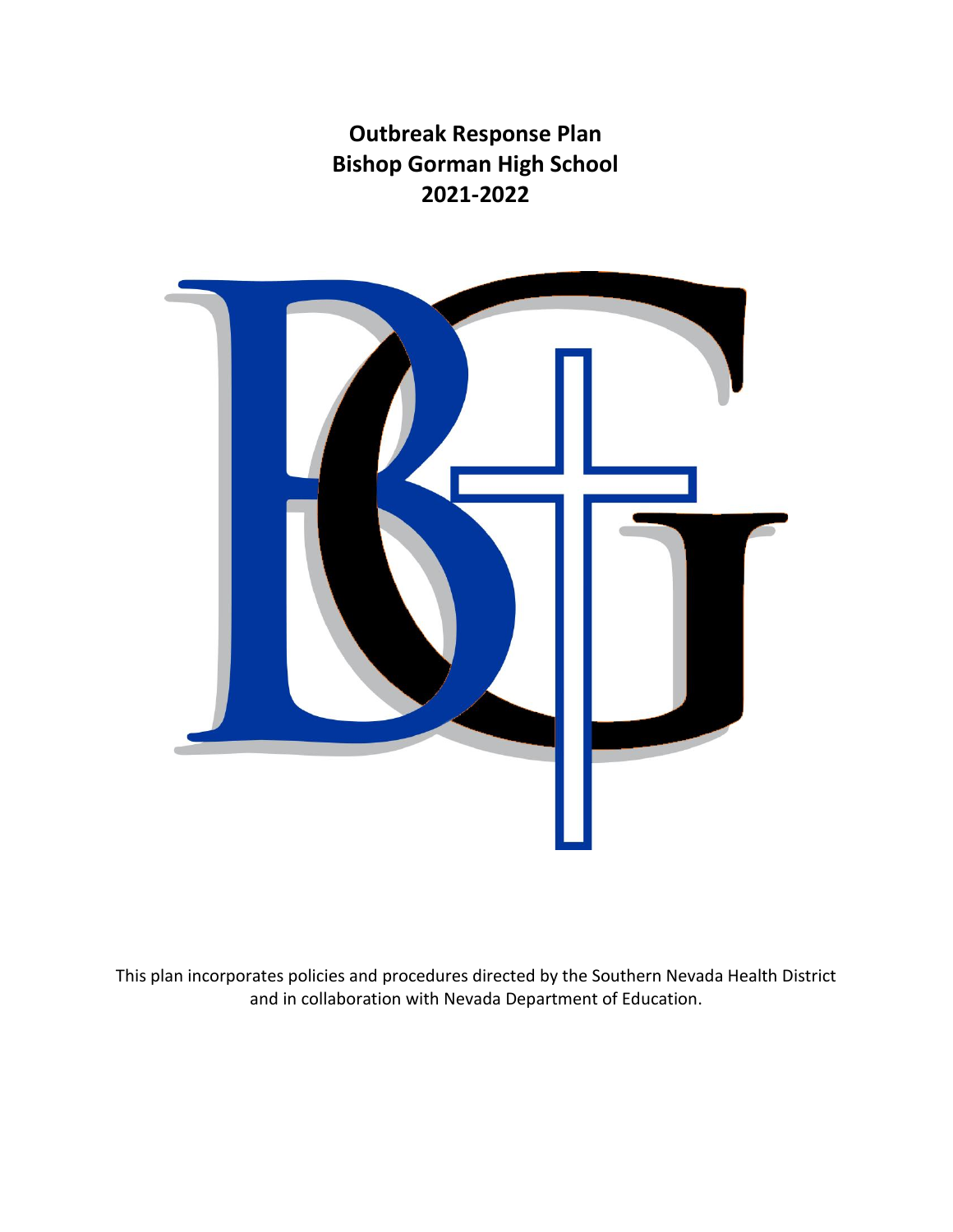# **Contents**

| <b>General Recommendations</b>                           |  |
|----------------------------------------------------------|--|
| Arrival and Departure Recommendations                    |  |
| <b>Classroom Setting Recommendations</b>                 |  |
| Non-Classroom Setting Recommendations                    |  |
|                                                          |  |
| Face Covering Recommendations                            |  |
| Handwashing and other Hygiene Recommendations            |  |
| Cleaning and Maintenance Recommendations                 |  |
| <b>Food Service Recommendations</b>                      |  |
|                                                          |  |
| Recommendations                                          |  |
|                                                          |  |
|                                                          |  |
| Triage of Illness Reports                                |  |
| Isolating and Sending Home Ill Students and Staff        |  |
| Illness Reporting to the Southern Nevada Health District |  |
| Exclusion of Ill Students and Staff                      |  |
| <b>Contact Tracing</b>                                   |  |
|                                                          |  |
|                                                          |  |
| <b>Positive Test Results</b>                             |  |
| <b>Negative Test Results</b>                             |  |
| Athlete/Student weekly Testing                           |  |
|                                                          |  |
| Suspected COVID-19 Case(s)                               |  |
| Confirmed COVID-19 Case(s)                               |  |
| Close Contacts to Confirmed COVID-19 Case(s)             |  |
|                                                          |  |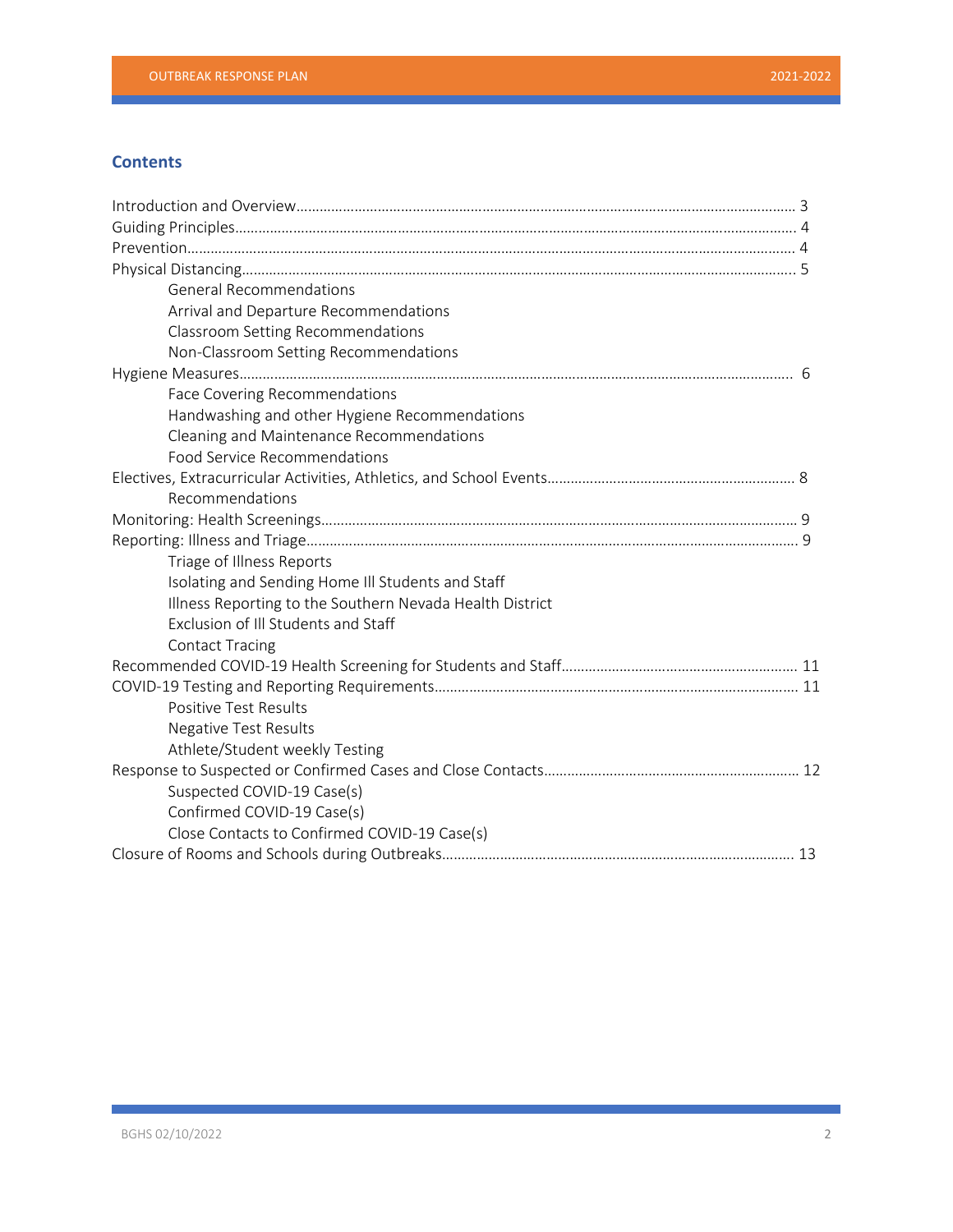# **Introduction and Overview**

This document is to assist in maintaining an open campus at Bishop Gorman High School for remainder of the 2021-2022 school year. We recognize the importance of returning students to school campuses for inperson instruction, as well as the overreaching need to protect the health and safety of our students, faculty, school staff and the broader community. The goal of this document is to help our school plan for and implement measures to reduce COVID-19 transmission in the school setting while meeting the spiritual and educational needs of all students.

The key to controlling infectious disease outbreaks in our school setting is to have a robust system of reporting and outbreak response that involves School Administration, Parents or Guardians, Students, Student Health Services Staff, School Facilities Staff, and Local Health Officials. The spread of illness is controlled by early detection, isolation, treatment, diagnosis, and sanitation. Detection of outbreaks is best accomplished by careful monitoring of reports of illness to determine if reported symptoms are above baseline or normal expectations. Parents or Guardians, Students, and Staff must be forthcoming with enough information initially to all Student Health Services and Local Health Officials to determine whether there is a potential outbreak. Follow-up with remedial measures is crucial once an outbreak is identified.

This document contains a series of public health requirements, recommendations, and considerations Bishop Gorman High School is currently using on campus for in-person instruction. These will be utilized in conjunction with all relevant local, State, and federal laws, as well as school COVID-19 guidance from the State and federal government.

Bishop Gorman High School will continue to review, revise, and disseminate this Outbreak Plan as changes occur and in accordance with Southern Nevada Health District.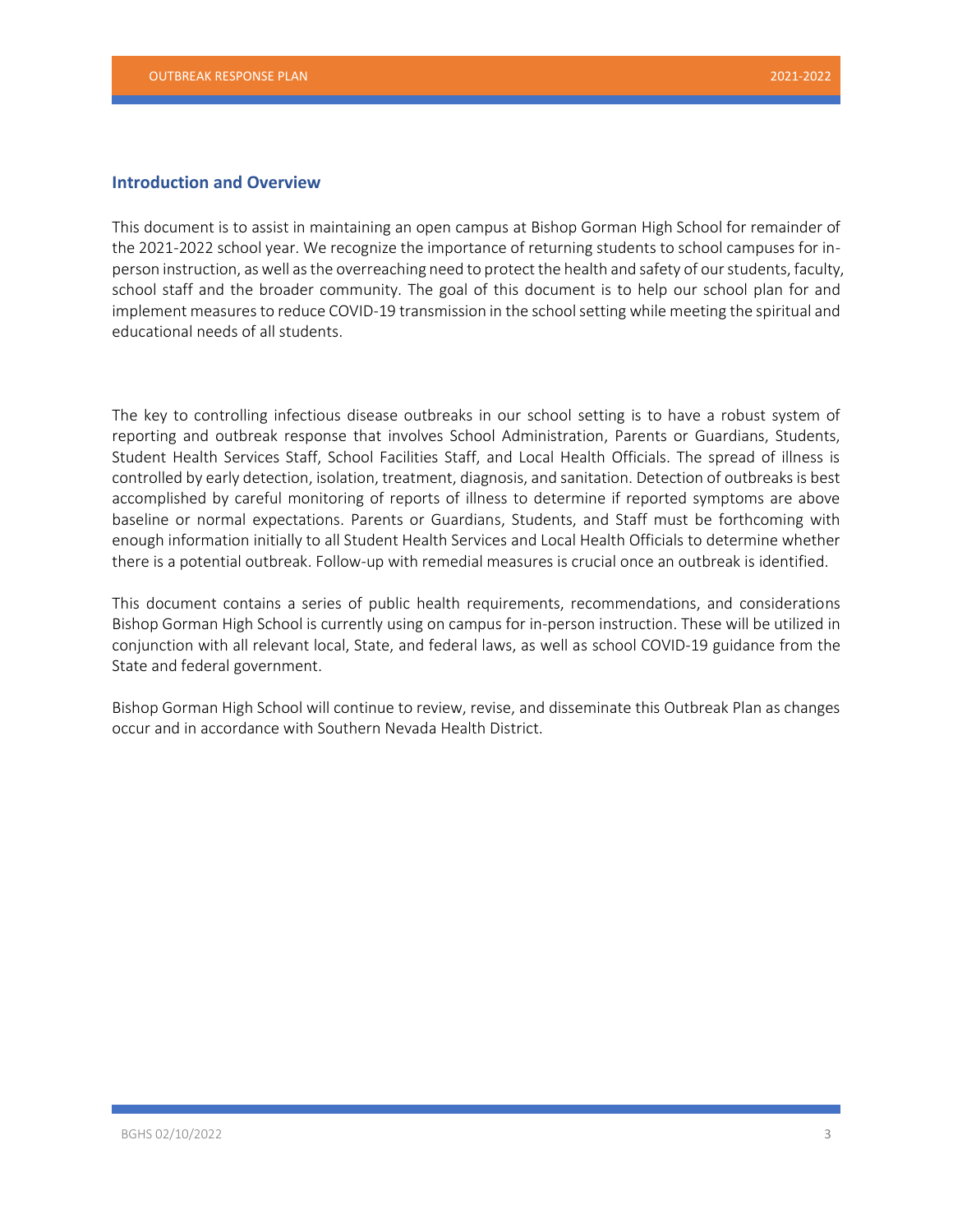#### Guiding Principles

Several principles informed the creation of this document:

- 1 Evidence- and Practice-Based: This document is based on a review of the scientific research and available Southern Nevada Health District epidemiologic data on COVID-19. Although there continues to be limited information available on COVID-19 transmission dynamics, the effectiveness of various public health interventions, and the clinical impact of COVID-19 on children and youth, we have utilized the best evidence available to create these recommendations. This included the evaluation of published scientific literature, the experiences of other communities, and recommendations of experts in the United States.
- 2 Collaborative: In the development of this document, we are grateful for the guidance and direction of the Southern Nevada Health District, Dr. Jeff Davidson BGHS Medical Director, State of Nevada Department of Education and the State Public Charter School Authority. The input we have received has been invaluable in helping us consider the educational and spiritual needs of our students, staff and our entire community.
- **3** Open-ended: Given the evolving nature of the COVID-19 epidemic and scientific information that we anticipate will develop in the coming months, we expect this document will be updated as practices change.
- 4 Practical and Adaptable: During this unprecedented pandemic, we realize that our school will face significant operational constraints, parents and teachers have a range of perspectives on the reopening of our campus, and students themselves have a variety of educational and developmental needs. This document was designed to provide clear direction while allowing appropriate flexibility based on current constraints and resources.

### **Prevention**

Universal public health strategies to reduce the risk of disease transmission at Bishop Gorman High School include:

- 1 Minimizing the number of people who come in contact with each other,
- 2 Maximizing the physical distance between people,
- 3 Reducing the time that people spend in close proximity to others
- 4 Measures to minimize dispersion of droplets and aerosols
- 5 Consistent and correct mask use in the event of an outbreak or as recommended for the additional 5 days of masking after the 5 days of isolation or quarantine.
- 6 Vaccine confidence promotion amongst students, parents and staff. The Diocese of Las Vegas continues to strongly encourage vaccinations and boosters for anyone eligible.
- 7 Achieving high levels of COVID-19 vaccination among eligible students as well as teachers, staff, and household members is one of the most critical strategies to help schools safely maintain inperson operations.
- 8 Collaboration with our clinical partners University Medical Center, Southern Nevada Health District and Athlete Advantage for diagnostic and screening testing program for COVID-19

#### **Physical Distancing**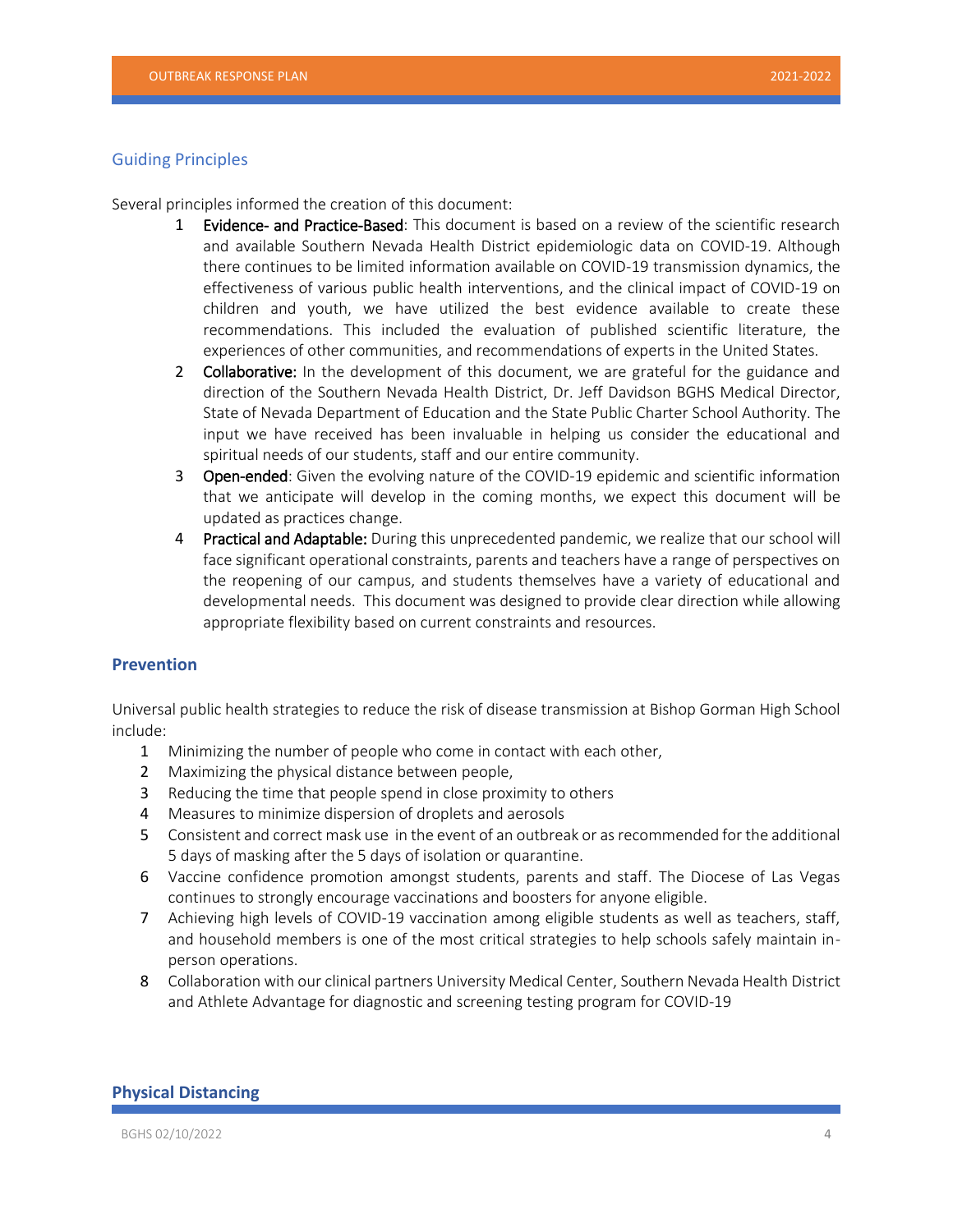#### **General Recommendations**

- Train staff and students on protocols for physical distancing for both indoor and outdoor spaces.
- Post signage-reminding students on protocols for physical distancing in prominent locations throughout campus.
- Allow only necessary visitors on the campus and limit the number of students and staff who meet them.
- Maintain current classroom configuration of a minimum of 3 to 6 feet distance between each student work area.
- For laboratory classes, maintaining stable work group cohorts

#### **Arrival and Departure Recommendations**

- Minimize close contact between students, staff, families and the broader community at arrival and departure through the following methods:
	- o Staggered school release times to minimize congregation after school.
	- o Designate routes for entry and exit, using as many entrances and exits as can be supervised appropriately to decrease crowding at entry and exit points.
	- o Instruct drivers to remain in their vehicles, to the extent possible, when dropping off and picking up students. When in-person drop-off or pick-up is needed, only a single parent or caregiver should enter the facility to pick-up and drop-off the student.
	- o Provide supervision to disperse student gatherings during school arrival and departure.

#### **Classroom Settings Recommendations**

- Elementary Schools
	- o Ensure students and staff remain in stable classroom cohorts by keeping the same students and teachers or staff together for the entire school day.
	- o Prioritize stability of stable classroom cohorts over physical distancing or face covering use. Given the social and educational needs of this age group, physical distancing and face coverings may be difficult to enforce for this age group. Therefore, strict maintenance of a stable classroom cohort, which minimizes the total number of contacts, is the primary mechanism of risk reduction.
- Middle Schools/Junior High Schools and High School
	- o Reduce disease transmission risk by maximizing the space between student desks.
	- o Space students at least three to six feet apart, if possible, in existing facilities.
	- o Establish stable classroom cohorts for the school day, if feasible.

#### All Schools

- o Maximize distance teacher and staff desks away from students to minimize adult-tochild disease transmission.
- o Assign stable seating arrangements for students to ensure that close contacts within classrooms are minimized and easily identifiable with seating charts.
- o Class sizes should be as small as practicable.
- o Ensure adequate supplies to prevent sharing of high touch materials (art supplies, equipment, electronic devices, etc.) to the extent practicable, or limit the use of supplies, and equipment to one group of students at a time and clean and disinfect between uses.
- o Keep student belongings separate so that students are not exposed to other students' belongings.
- o Reduce the amount of furniture and equipment in the classroom to facilitate distancing and reduce high-touch surfaces.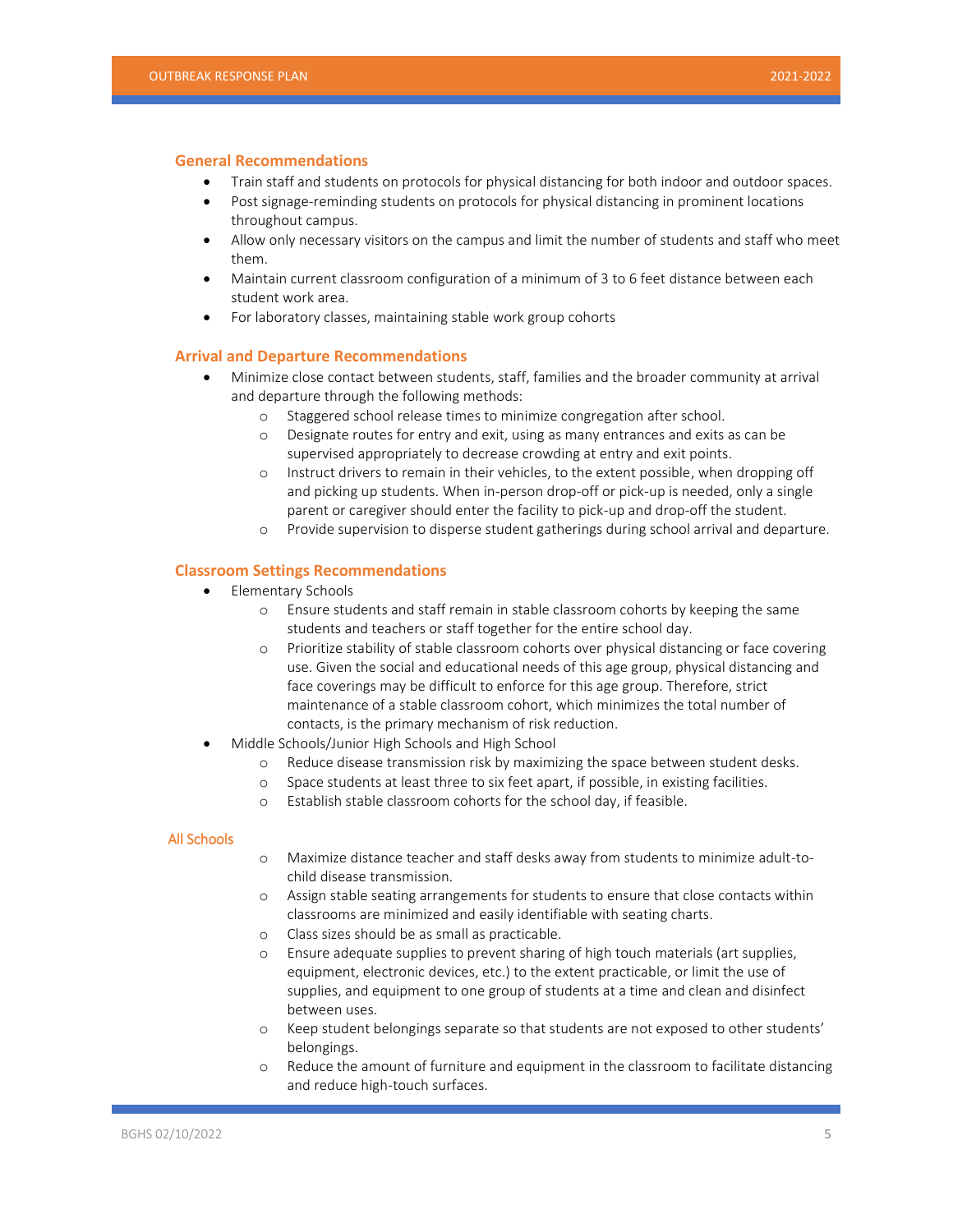- o Increase ventilation by increasing outdoor air circulation (e.g. by opening windows) or using high-efficiency air filters and increasing ventilation rates.
- o Use non-classroom space for instruction if doing so will allow for greater distancing between students.

#### Non-Classroom Settings Recommendations

- Restrooms: stagger restroom use by groups of students to the extent practicable, or assign groups of students to use specific restrooms.
- Libraries: Stagger group use of libraries.
- Cafeterias: Reduced table occupancy by a fourth and room occupancy by a third by adding an additional lunch period.
- Playgrounds and Recess: Limit used of shared playground equipment in favor of physical activities that require less contact with surfaces and allow for greater physical distancing.
- Physical Education: Conduct physical education classes' outdoors as much as possible, maintaining separation of classes and appropriate physical distancing between groups to the extent possible.
- Lockers: Minimize the use of lockers to avoid unnecessary mixing and congregation of students in the hallways.
- Hallways: Minimize congregate movement through hallways as much as practicable, For example establish more ways to enter and exit campus, stagger passing times when students cannot stay in one room, and establish designated one-way walking/passage areas,
- Staff Break Rooms: Encourage or require staff who can to eat meals outdoors or indoors in a ventilated area.
- Facilities: Increase circulation of outdoor air as much as possible, open windows and doors as able. Maximize central air filtration for HVAC systems (Ideally with a targeted filter rating of at least MERV 13).

### **Hygiene Measures**

### **Face Coverings Recommendation**

- Teachers and Staff
	- o In general, do not need to wear masks when indoors. However, particularly during periods of high transmission, such as a school outbreak, those who are not fully vaccinated should wear a mask indoors or outside if the setting is crowded or during activities that involve sustained contact with other people who are unvaccinated.
- Students
	- o In general, do not need to wear masks when indoors. However, particularly during periods of high transmission, such as a school outbreak, those who are not fully vaccinated should wear a mask indoors or outside if the setting is crowded or during activities that involve sustained contact with other people who are unvaccinated.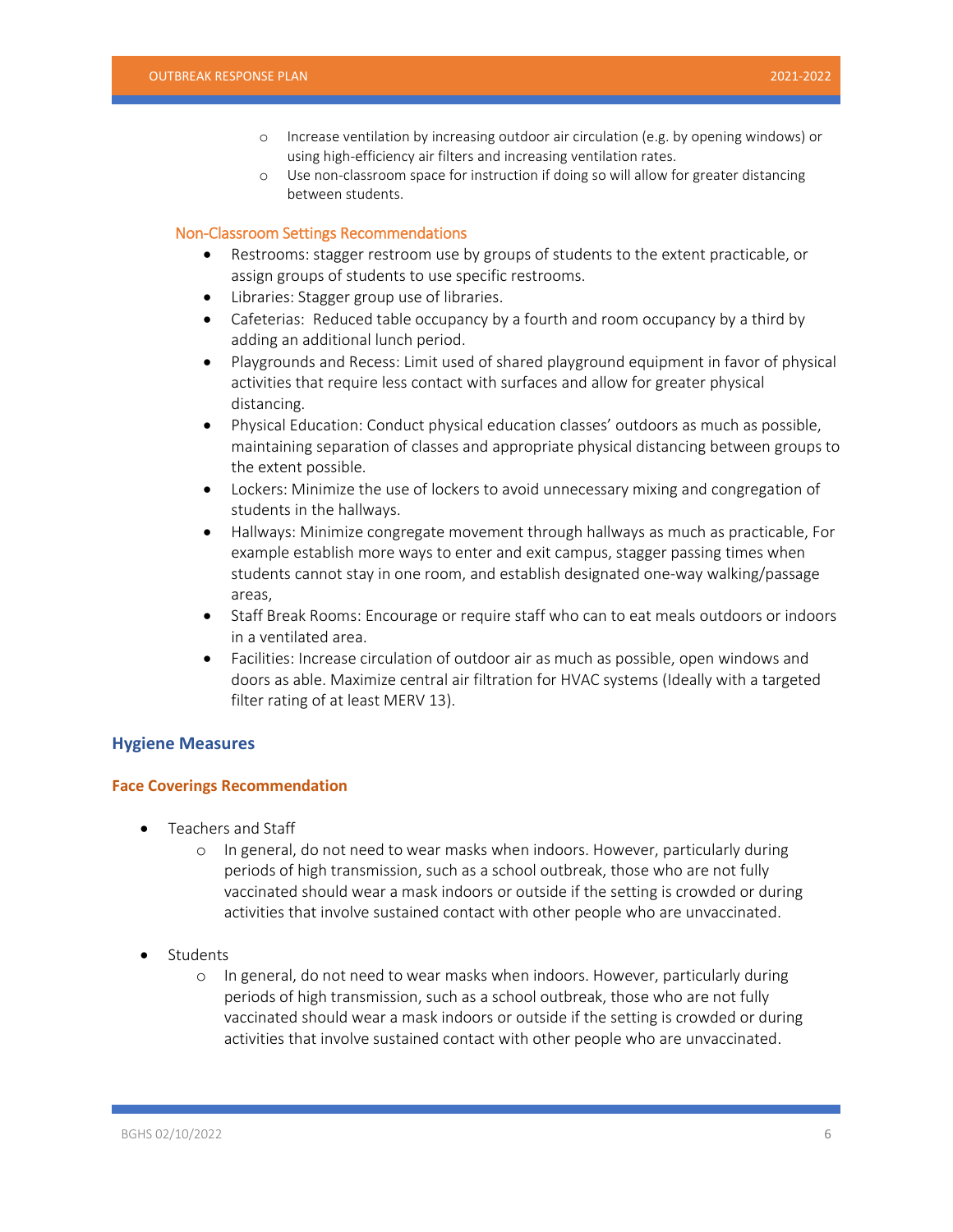### **Handwashing and Other Hygiene Measures Recommendations**

- Teach and reinforce proper handwashing techniques, avoiding contact with one's eyes, nose and mouth, and covering coughs and sneezes.
- Post signage in high visibility areas to remind students and staff of proper techniques for handwashing and covering coughs and sneezes and other preventative measures.
- Ensure adequate supplies to support healthy hygiene behaviors, including soap, tissues, no-touch trashcans, face-coverings, and hand sanitizers (with at least 60 percent ethyl alcohol) for staff and students who can safely use hand sanitizer.
- Minimize staff's and students contact with high-touch surfaces (e.g. propping open room doors, particularly at arrival and discharge time)
- Model, practice and monitor handwashing, especially for lower grade levels.
- Develop routines to ensure students wash their hands or use hand sanitizer upon arrival to campus; after using the restroom; after being outside and returning to the classroom, before and after eating; after coughing or sneezing.
- Having students and staff wash hands at staggered intervals to minimize the congregation around handwashing and hand sanitizer stations.
- Proper handwashing is more effective at preventing transmission, but hand sanitizer is an acceptable alternative if handwashing is not practicable.
- Provide hand sanitizer in each classroom, in any other indoor used by students or staff, at building entrances/exits, and at locations designated for students or staff to eat.
	- o Students under the age of nine should use hand sanitizer only under adult supervision.

# **Cleaning and Maintenance Recommendations**

At least daily, and more frequently if feasible, clean and disinfect frequently touched hard surfaces (e.g., tables, desks, door handles, light switches, phones, bathroom surfaces (toilets, countertops, faucets), drinking fountains, and playground equipment and shared objects (toys, games art supplies, books) according to CDC guidance.

Consider the following points:

- When choosing cleaning products, use those approved for use against COVID-19 on the Environmental Protection Agency (EPA) – approved list "N" and follow product instructions. Choose asthma-safer ingredients (hydrogen peroxide, citric acid or lactic acid) whenever possible and avoid products that mix these ingredients with peroxyacetic (peracetic) acid, sodium hypochlorite (bleach) or quaternary ammonium compounds, which exacerbate asthma.
- Provide employees training on manufacturer's direction, on Nevada OSHA requirements for safe use, as applicable.
- Ensure proper ventilation during cleaning and disinfecting. Introduce fresh outdoor air as much as possible, for example, by opening windows where practicable. When cleaning, air out the space before students arrive, plan to do a thorough cleaning when students are not present. If using air conditioning, use the setting that brings in fresh air. Replace and check air filters and filtration systems to ensure optimal air quality.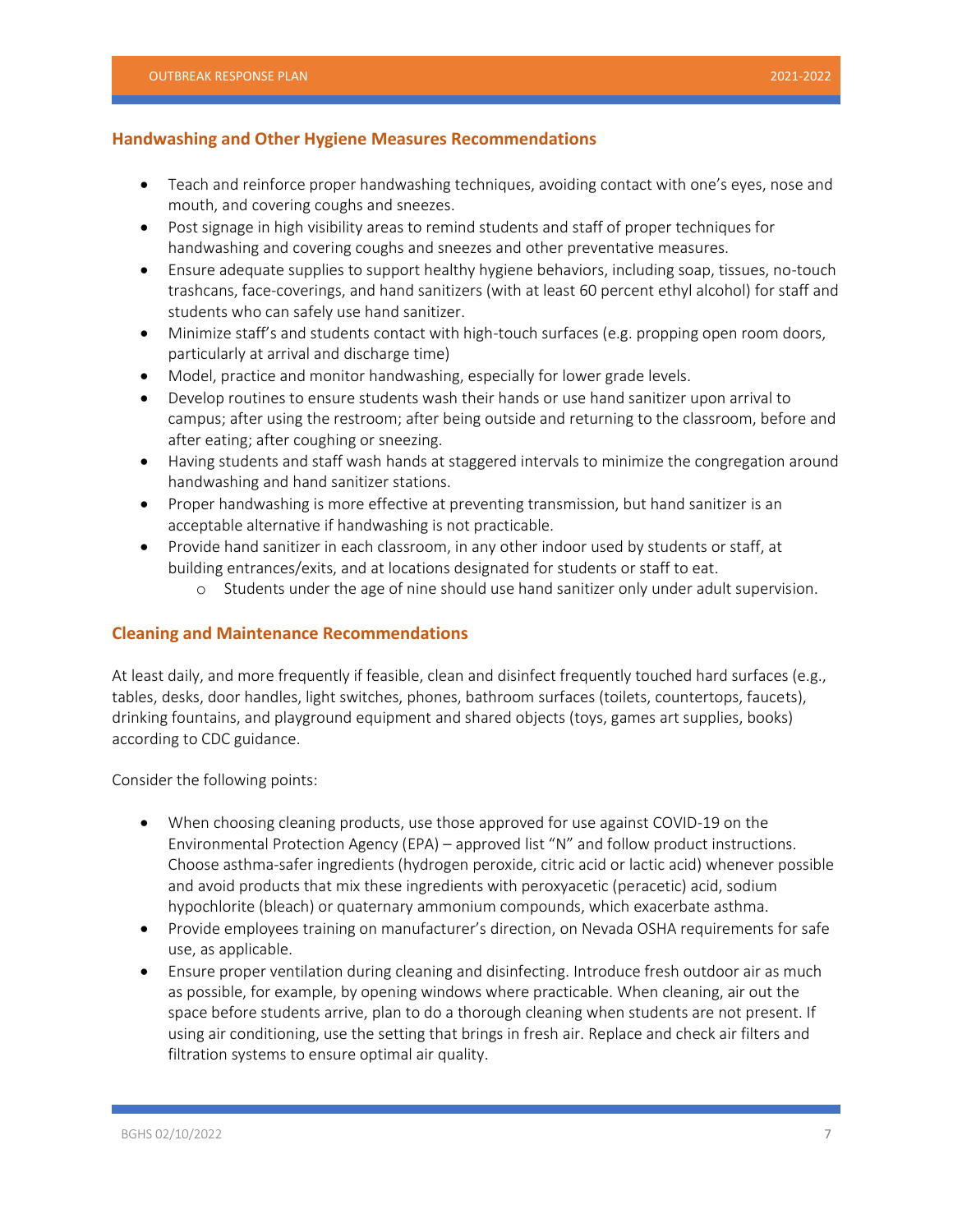- Ensure that all water systems are safe to use after a prolonged facility shutdown to minimize the risk of Legionnaires' disease and other waterborne diseases.
- After an illness, limit access to areas used by the sick person (e.g., a student's desk or a staff member's office) until cleaned and disinfected.
- Limit the use of items that are difficult to clean and sanitize.
- Establish a cleaning and disinfecting schedule to avoid both under- and over-use of cleaning products.

#### **Food Service Recommendations**

- Refer to Distancing Section above for requirements regarding physical distancing in cafeterias and food service areas.
- Follow all requirements issued by the County's Department of Environmental Health to prevent transmission of COVID-19 in food facilities.

## **Electives, Extracurricular Activities, Athletics, and School Events**

## **Recommendations**

- All electives, extracurricular activities, athletics, and events may be allowed as mandated by the state educational and local health authority. The Diocese of Las Vegas remains committed to keeping students in classrooms and school related activities running as normally as possible.
- School Events:
	- o For elementary schools:
		- Field trips, assemblies, and other gatherings will be permitted to the extent allowed under any applicable requirements for gathering in the community.
	- o For middle schools/junior high schools and high schools:
		- Field trips, assemblies, and other gatherings will be permitted to the extent allowed under any applicable requirements for gathering in the community.
		- Events involving on-campus visitors interacting with the staff or students are limited.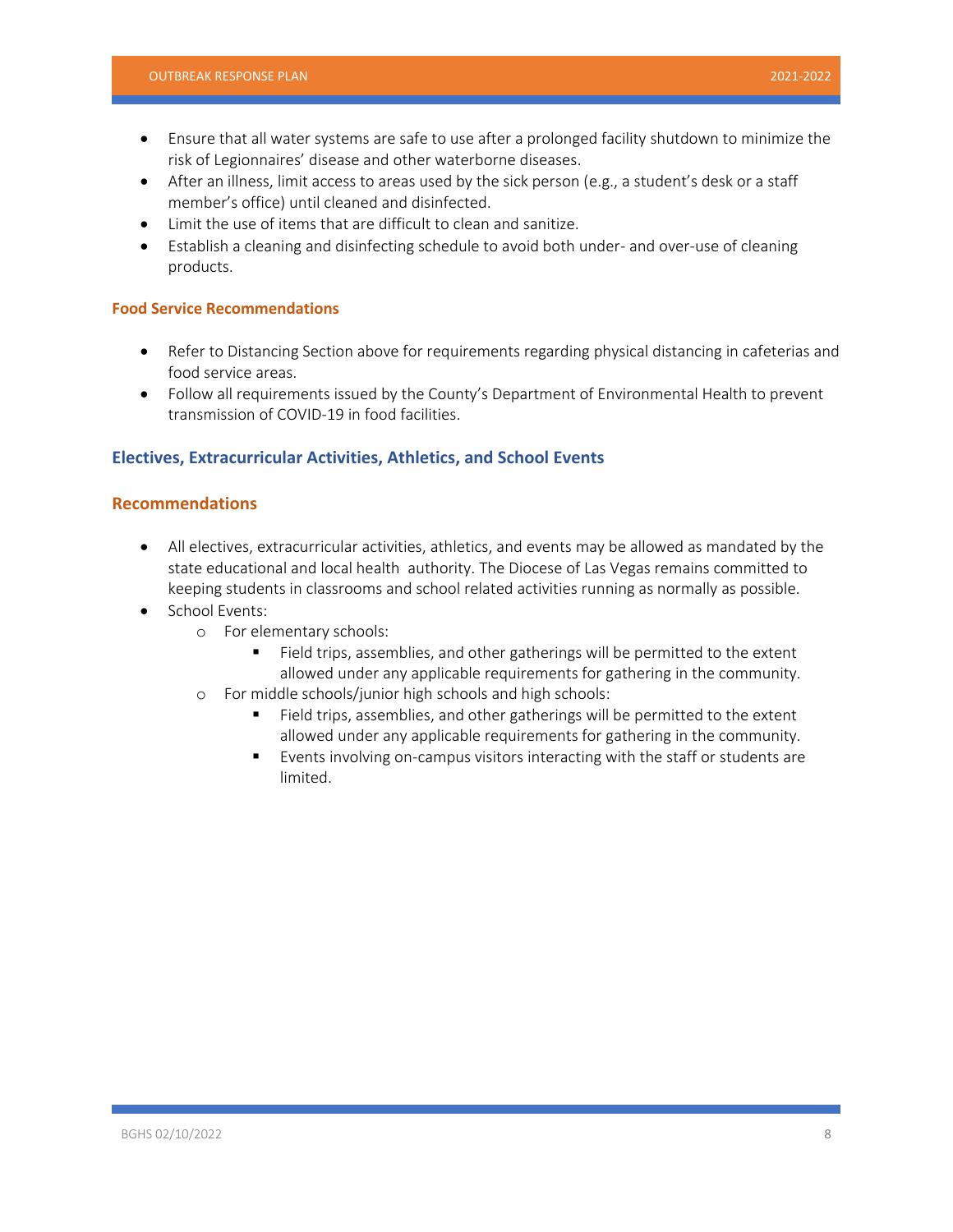### **Monitoring: Health Screening**

Health Screenings refer to symptom screening, temperature screening, or a combination of both. For COVID-19 the CDC acknowledges that "fever and symptom screening have proven to be relatively ineffective in identifying all infected individuals." This is because people with COVID-19 can infect others before they become ill (pre-symptomatic transmission); some people with COVID-19 never become sick but can still infect others (asymptomatic transmission). Fever may not be the first symptom to appear. For these reasons, temperature screening is not a requirement for schools.

Recommendations:

- Post signs at all entrances instructing students, staff, and visitors not to enter campus if they have any COVID-19 symptoms. COVID-19 symptoms include fatigue, headache, sore throat, congestion or runny nose,
- Students or staff with any identified COVID-19 symptoms will be sent home immediately until medical evaluation/testing has been conducted. A designated waiting area (well ventilated, isolated, etc.) for symptomatic students will continue to be utilized.
- Provide periodic reminders encouraging students and staff to stay home when sick throughout the school year.

### **Reporting: Illness and Triage**

### **Isolating and Sending Home Ill Students and Staff**

It is essential to isolate any individual who is reported to have symptoms of illness if that individual is on site for any period. The sick person will be moved to the Health Services Isolation Room. Symptoms will be logged on the illness reports for the day and all pertinent information obtained. Appropriate personal protective equipment will be utilized by the Health staff to reduce the spread of illness to staff and students who may be in the proximity and interacting with the sick individual.

# **Reporting Illnesses to the Southern Nevada Health District**

- When a COVID-19 outbreak is suspected or identified, either through a positive test result or contact tracing, School Administrators will notify the Southern Nevada Health District immediately by calling (702) 759-1303 and/or emailing schoolcovid@snhd.org
- The Health District will assess and collect the needed contact information to assign specific Contact Tracers and Environmental Health Specialists to the school. Assessment of the outbreak will involve any recommendations and guidance that will determine quarantine and closures.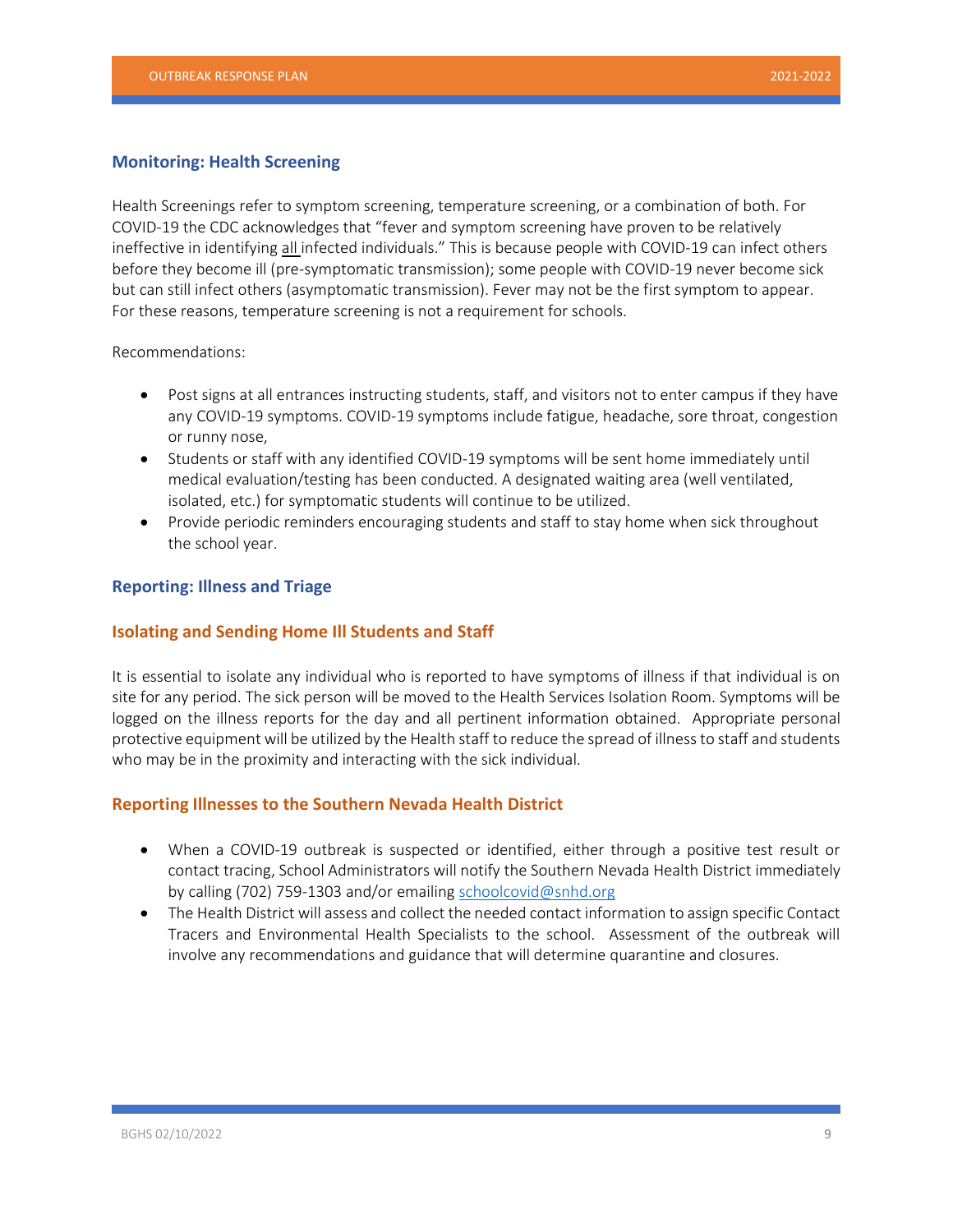### **Exclusion of Ill Students and Staff**

Exclusion of ill individuals from school premises is necessary to ensure the safety and protect the wellness of the Students, Staff and Community during an outbreak. Period of exclusion will follow all CDC recommendations of a five-day isolation/quarantine period with a return to campus on day six.

# **Close Contact through Proximity and Duration of Exposure Contact Tracing**

The purpose of basic contact tracing is to slow the transmission of an illness by the identification of additional individuals for testing, isolation, and quarantine. To provide prompt and efficient responses, individual schools may perform initial contact tracing in collaboration with the Health District. While being mindful of applicable state and federal labor and privacy laws, designated school staff can identify individuals who were exposed to the positive COVID-19 case. They may send those individuals home to quarantine or contact parents to exclude attendance. The following efforts should be considered:

- The responsibility will fall to Health Services and/or designee to conduct contact tracing within their school.
- To maximize the number of students in our school, this contact tracing has been strategic and intentional. Recommended actions will be provided for those in close contact with a positive case in the school;
- Close contact is within six (6) feet of a person, for more than a cumulative 15 minutes over a 24 hour period that has tested positive (laboratory confirmed or a clinically compatible illness).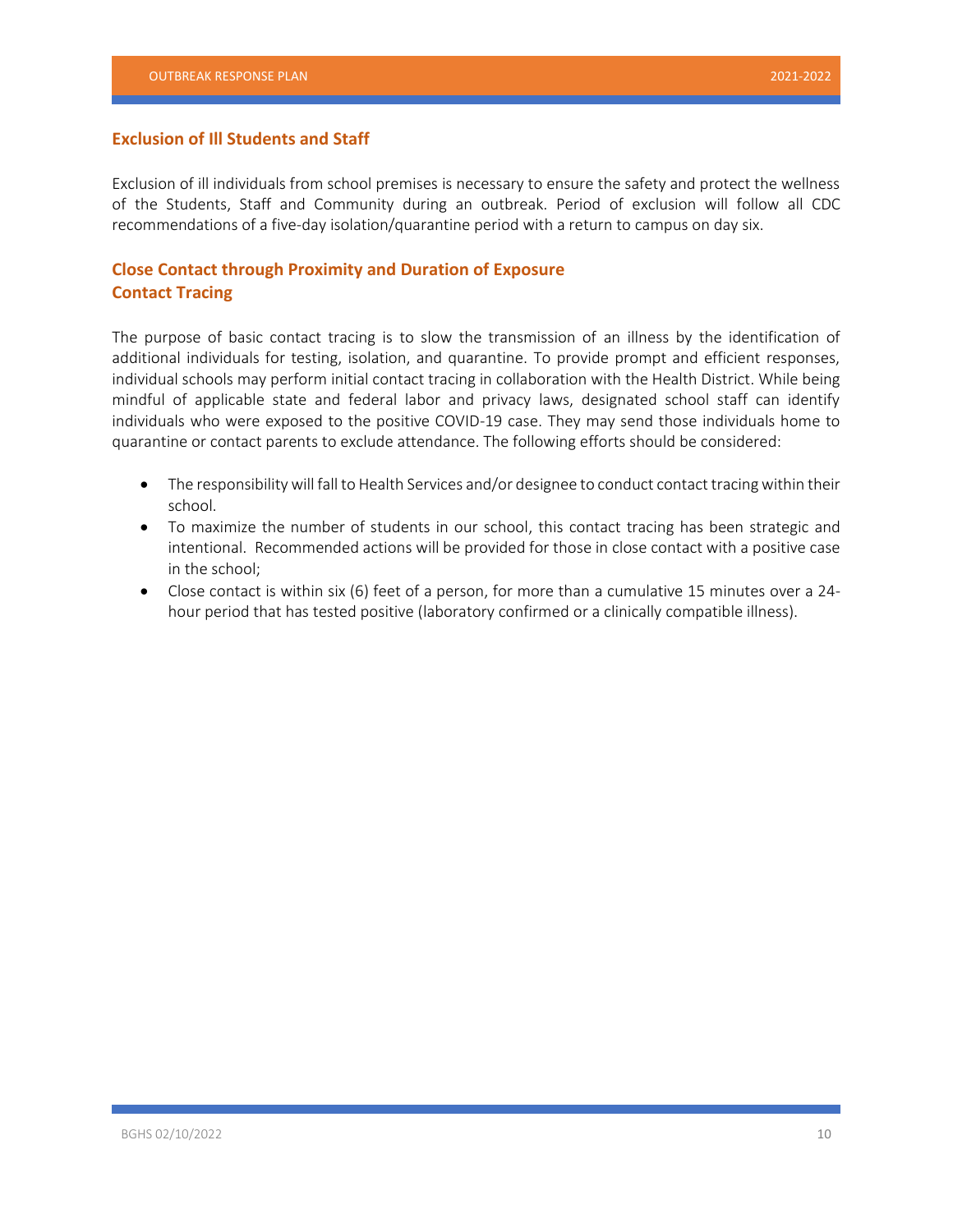# **COVID-19 Testing and Reporting Requirements**

The Diocese of Las Vegas encourages individuals displaying symptoms or have a known exposure to a positive individual to test. The Diocese of Las Vegas has provided each school with testing kits for use by symptomatic or exposed students and staff. More information regarding COVID-19 testing can be found at the Southern Nevada Health District at covid.southernnevadahealthdistrict.org/testing/.

We will continue to recommend students and staff to be tested as soon as possible after they develop one or more COVID-19 symptoms or if one of their household members or non-household close contacts tested positive for COVID-19. If they choose not to be tested, they will be treated as a positive case and quarantined for the five-day period.

## **Positive test results:**

- Require that parents/guardians and staff notify school administration immediately if the if the student or staff tested positive for COVID-19 or if one of their household members or nonhousehold close contacts test positive for COVID-19
- Upon receiving notification that staff or student has tested positive for COVID-19 or been in close contact with a COVID-19 case, take actions as required in Response to Suspected or Confirmed Cases below (School Administrators should notify the Southern Nevada Health District immediately by calling (702)-759-1303 or emailing schoolcovid@snhd.org
- An individual with symptoms of COVID-19 or an individual who tests positive for SARS-CoV-2 is to isolate in the home, safely separated from others in the household, until the following criteria are met:
	- o At least five (5) days have passed since symptoms first appeared; and,
	- o Twenty-four (24) hours have passed since recovery, defined as resolution of:
		- Fever without the use of fever-reducing medications and,
		- **IMPROMEDIAT IMPLE 15 IMPLE 15 IMPLE 15 IMPLE 15 IMPLE 15 IMPLE 15 IMPLE 16 IMPLE 16 IMPLE 16 IMPLE 16 IMPLE 16**
	- o For asymptomatic positive COVID-19 individuals, at least five (5) days must have passed from the day of the reported test. A negative test is not required as a follow-up.
	- $\circ$  If an asymptomatic positive COVID-19 individual develops symptoms after their test, they are to follow the symptomatic criteria above.

#### **Negative test results:**

 Symptomatic students or staff who test negative for COVID-19 should remain home until at least 24-hours after resolution of and improvement of symptoms.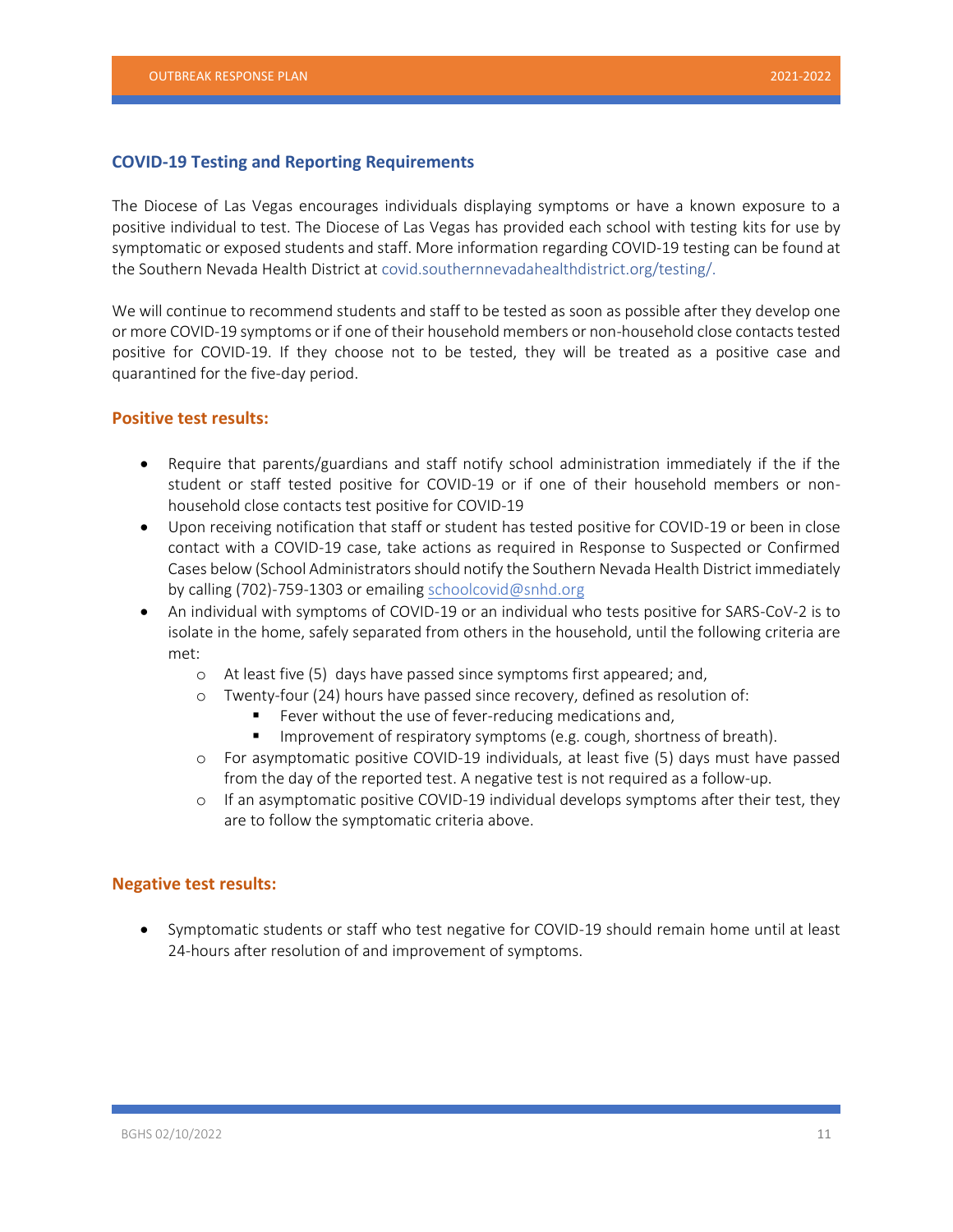#### **Athlete/Student COVID-19 Testing:**

The regular COVID-19 weekly testing program for athletes, students, coaches and advisors will expire effective 12:01am on February 27, 2022. Regular testing may be implemented again at the direction of the local health authority or as required by the Nevada Interscholastic Activities Association based on close contact activities and local transmission rates.

### **Response to Suspected or Confirmed Cases and Close Contacts**

#### **Suspected COVID-19 Case(s):**

- $\bullet$  Identify an isolation room or area to separate anyone who exhibits COVID-19 symptoms
- Any student or staff member exhibiting symptoms is immediately required to wait in the isolation area, wearing a cloth face covering until they can be transported home or to a healthcare facility, as soon as practicable. For serious illness, call 9-1-1 immediately.

### **Confirmed COVID-19 Case(s):**

- School Administrators should notify the Southern Nevada Health District immediately by calling (702)759-1303 or emailing schoolcovid@snhd.org
- Ensure a safe and correct application of disinfectants using personal protective equipment and ventilation**.**
- Utilize classroom seating charts and consultation with teachers/staff to identify close contacts to the confirmed COVID-19 case in all classrooms and on-campus activities. Close contact is someone within six (6) feet of the case for a prolonged period (at least 15 minutes collectively within a twenty-four hour period).
- Close contacts should be instructed to self-monitor for symptoms and remain quarantined at home for five (5) days.
- Provide information regarding close contacts to the Southern Nevada Health District contact tracers.

### **Close Contacts to Confirmed COVID-19 Case(s):**

- Close contacts (household or non-household) of confirmed COVID-19 cases, who are not up-todate on their COVID vaccine, may be sent home for a five-day quarantine, and instructed to selfmonitor for symptoms.
- No actions need to be taken for persons who have not had direct contact with a confirmed COVID-19 case and instead have had close contact with persons who were in direct contact.
- Those who test positive should not return until they have met CDC criteria to discontinue home isolation. (minimum of five-days).
- Up to date vaccine is defined as follows: Individuals who have been boosted, OR completed the primary series of Pfizer or Moderna vaccine within the last six months. OR completed the primary series of J&J vaccine within the last two months.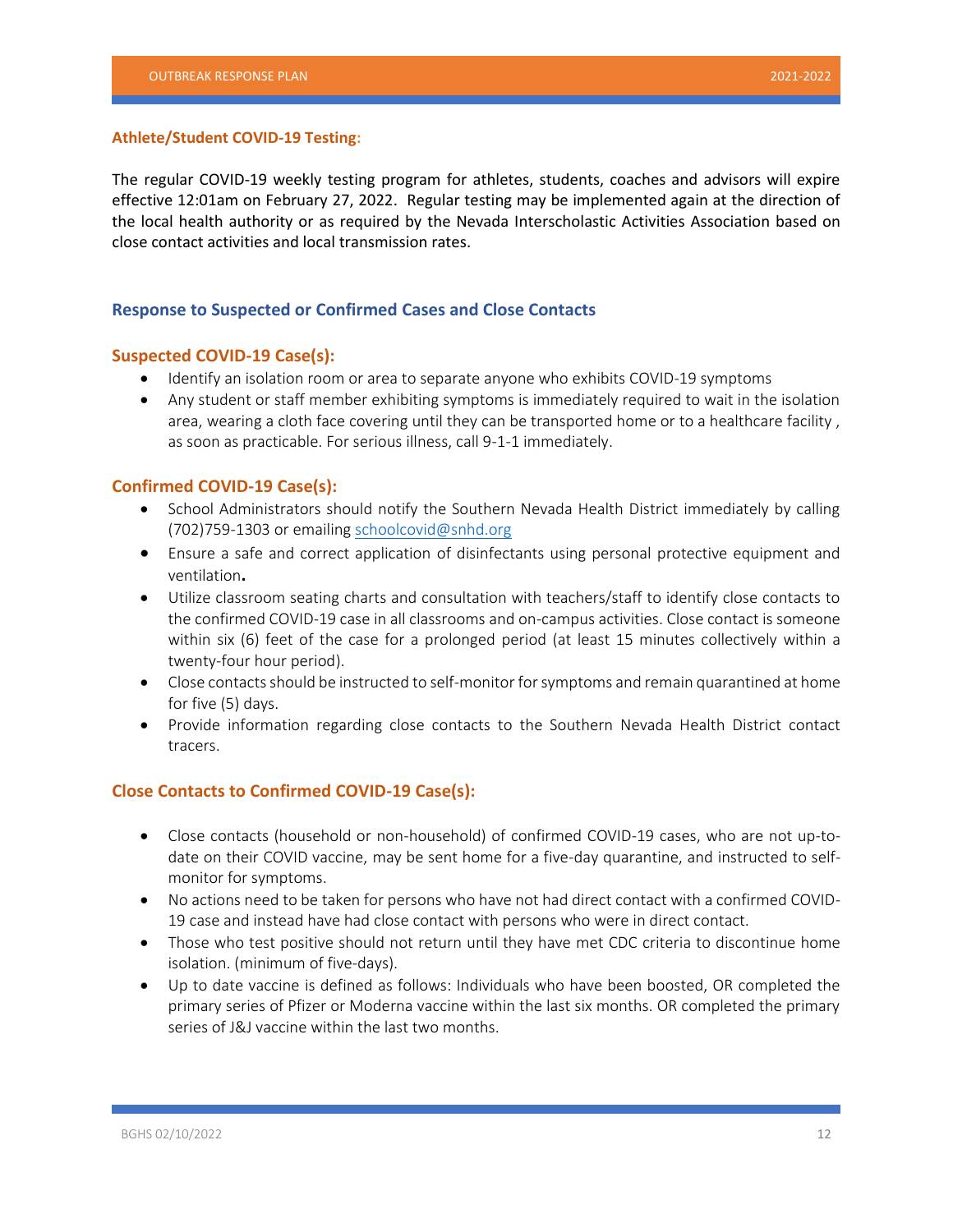### **Closure of Rooms and Schools during Outbreaks**

Closure of rooms and school are sometimes necessary to reduce the risk of spread of illness. Rooms are closed based on the need to sanitize and eliminate close contact exposures. If several rooms are affected in the building, the entire building may be closed. If there is substantial risk of spread of contagion or severe illness, the school may be closed. The requirement to close and extent and length closure of a room or school depends on the specific illness and measures that must be taken to control the spread of illness and ensure the safety of students, staff, their families and the community. The following applies:

### **1** Closure of Rooms

For any vomiting or fecal incidents in a classroom or other areas, the classroom or area shall be closed and sanitized prior to being reoccupied. During outbreaks, rooms may be closed by BGHS, or at the direction of the SNHD, if cases are linked to room occupancy or if the layout of the room does not allow for adherence to CDC guidelines to control spread. In all cases, rooms must be sanitized following protocol for specific illness.

### **2** Closure of School

For any infectious disease, the school may be closed as a necessary means to control the spread of illness throughout the school campus. Bishop Gorman High School shall be closed under the following criteria:

- a) Directives from the Governor of the State of Nevada, or the Diocese of Las Vegas or by the Diocese of Las Vegas pursuant to the direction of the Southern Nevada Health District; and/or,
- b) Indeterminate or high risk exposures to highly infectious diseases or diseases with a high risk of serious illness, such as COVID-19, Pertussis or Norovirus, school-wide; and/or

For outbreaks such as COVID-19, levels of school closure may depend on the ability to occupy the school campus at a limited occupancy to provide for control measures such as six foot (6') social distancing. Sanitizing protocols will be implemented in sections of the school that are open during an outbreak. As a supplemental measure to sanitizing affected rooms and areas, increase of airflow is recommended as can be accomplished by air handling systems and opening doors and windows.

The length of closure will be determined by potential exposures as indicated by case reports and contact tracing as well as updated information from the CDC on guidelines to reduce spread.

Communication with families and the community is crucial to ensure that they understand the reason for the closure and what is being done to address the outbreak.

When an outbreak is closed, Southern Nevada Health District will notify the school administrators. The Health District will keep data on the outbreak. For larger outbreaks, a summary may be provided. It is important to follow-up large or significant outbreaks to ensure that things were handled as effectively and efficiently as possible and to plan for future response to outbreaks. After outbreaks are closed, reports from the Health Districts may be necessary for some circumstances to provide information to evaluate and prepare for future events.